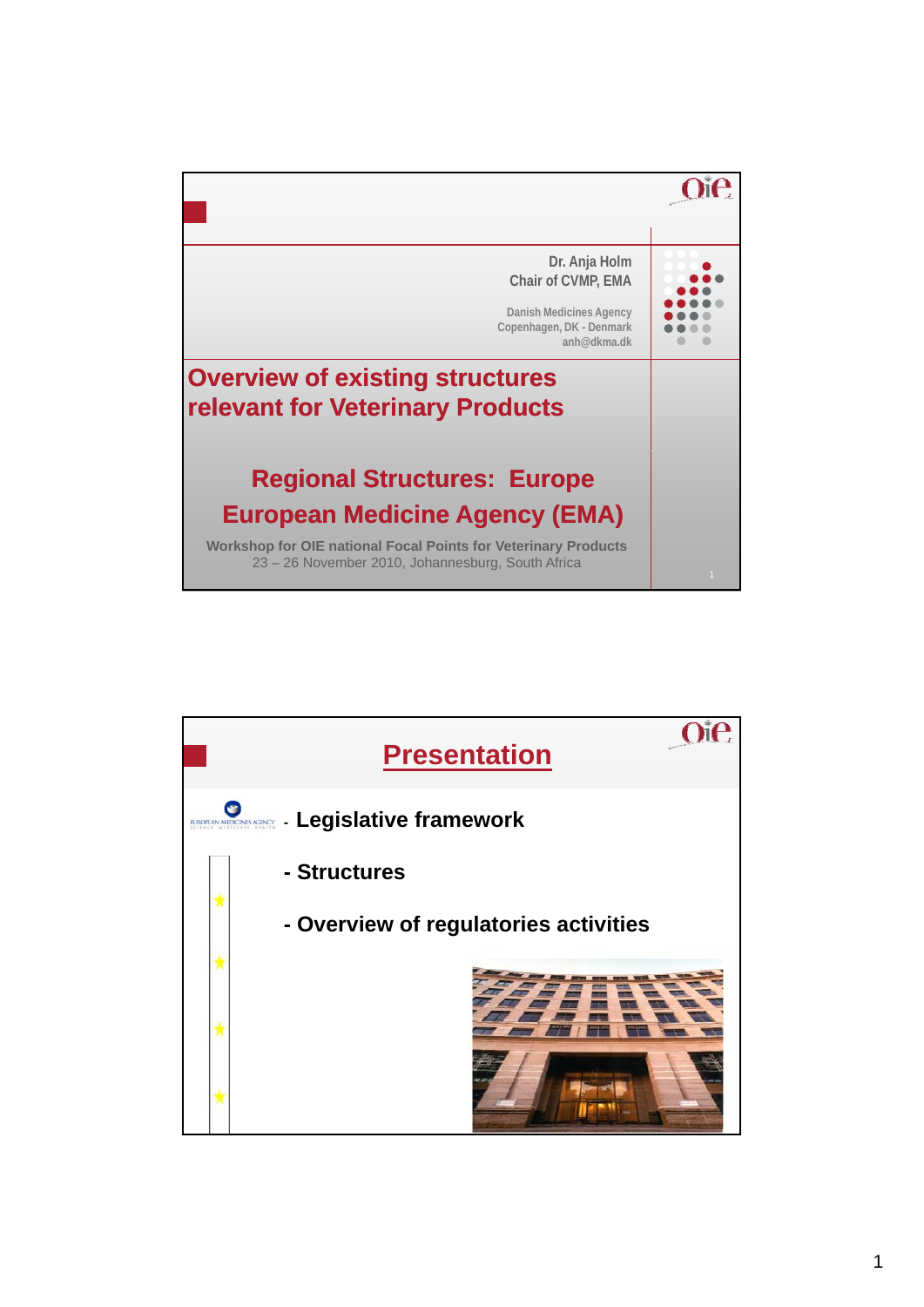

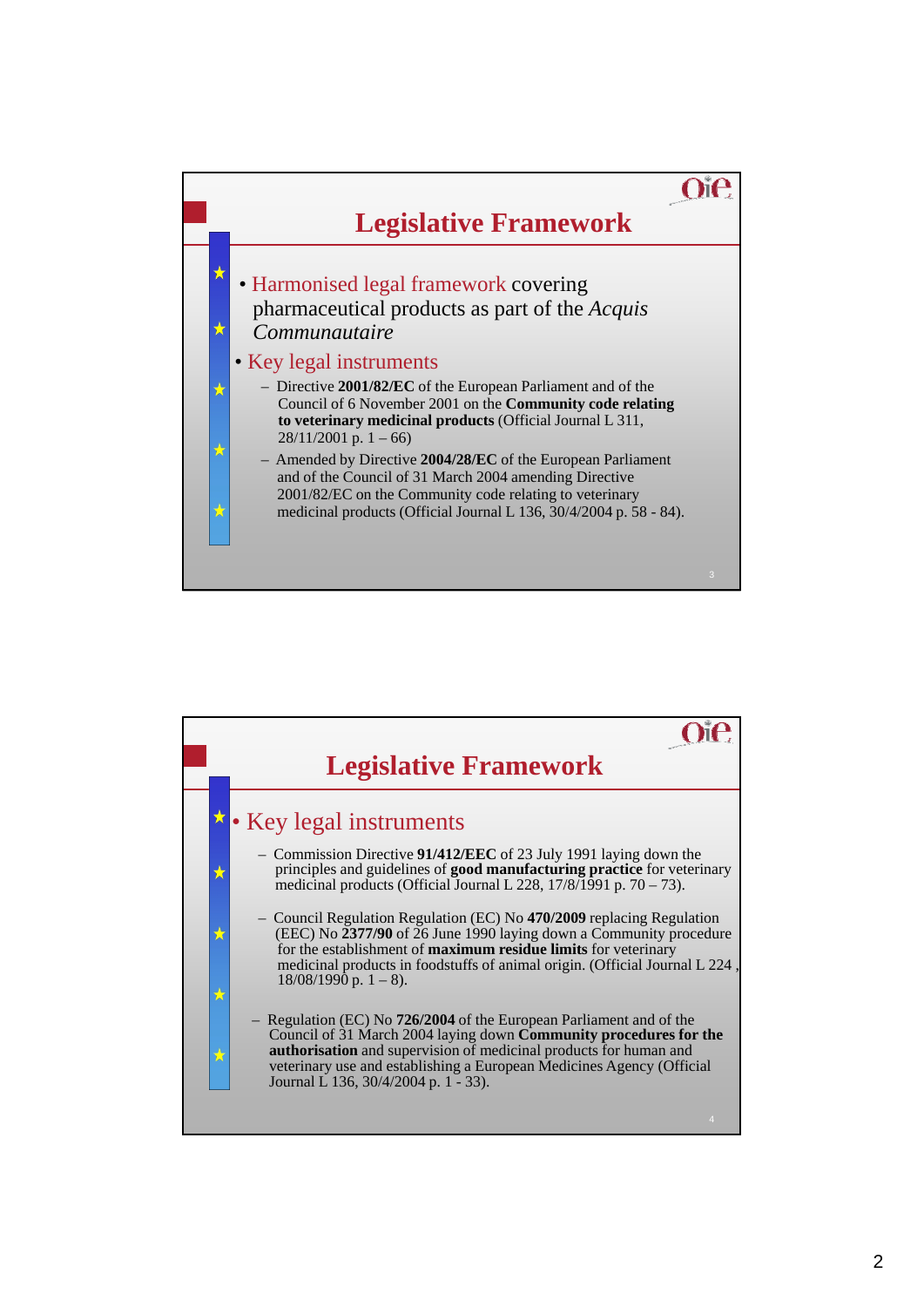

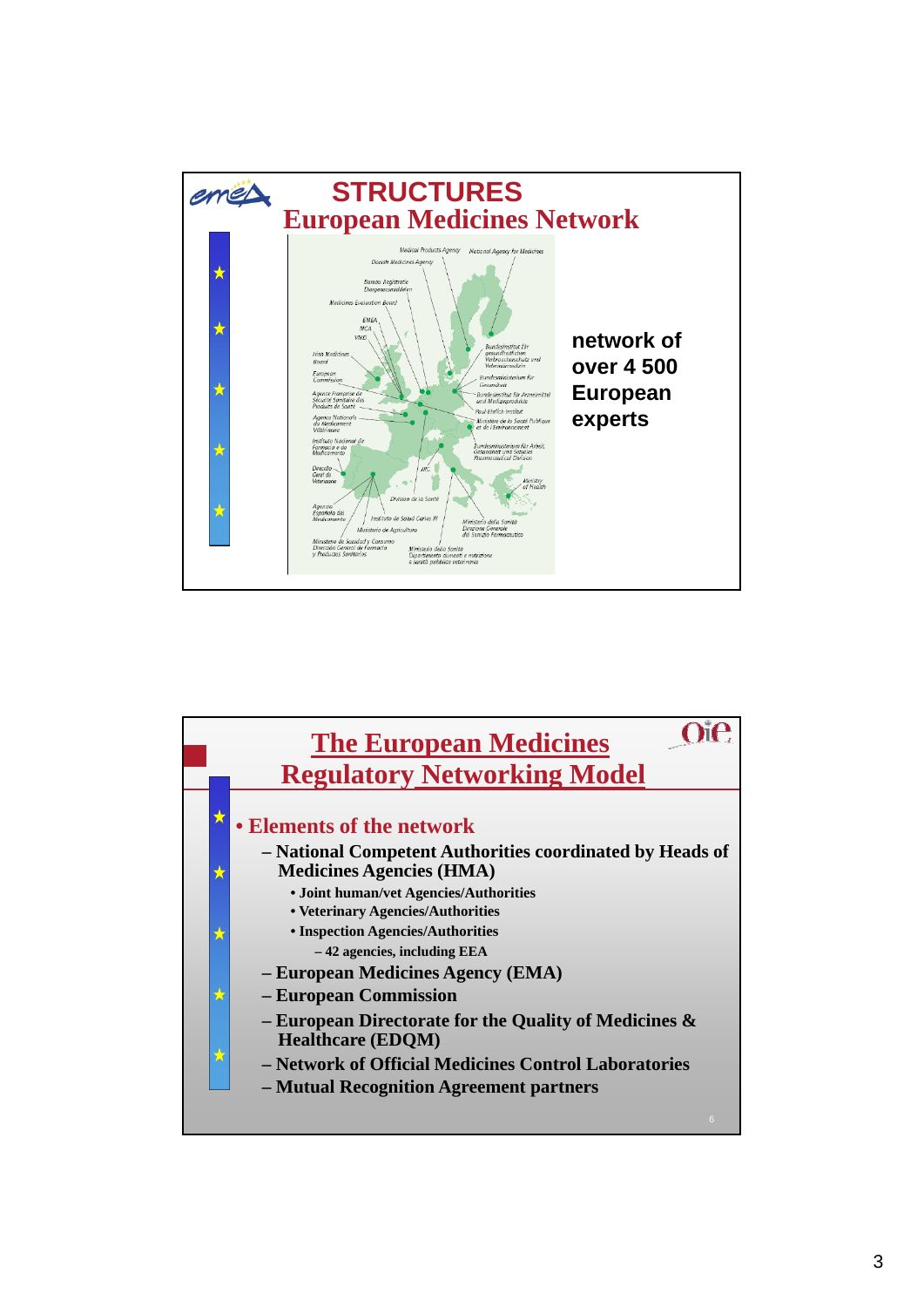

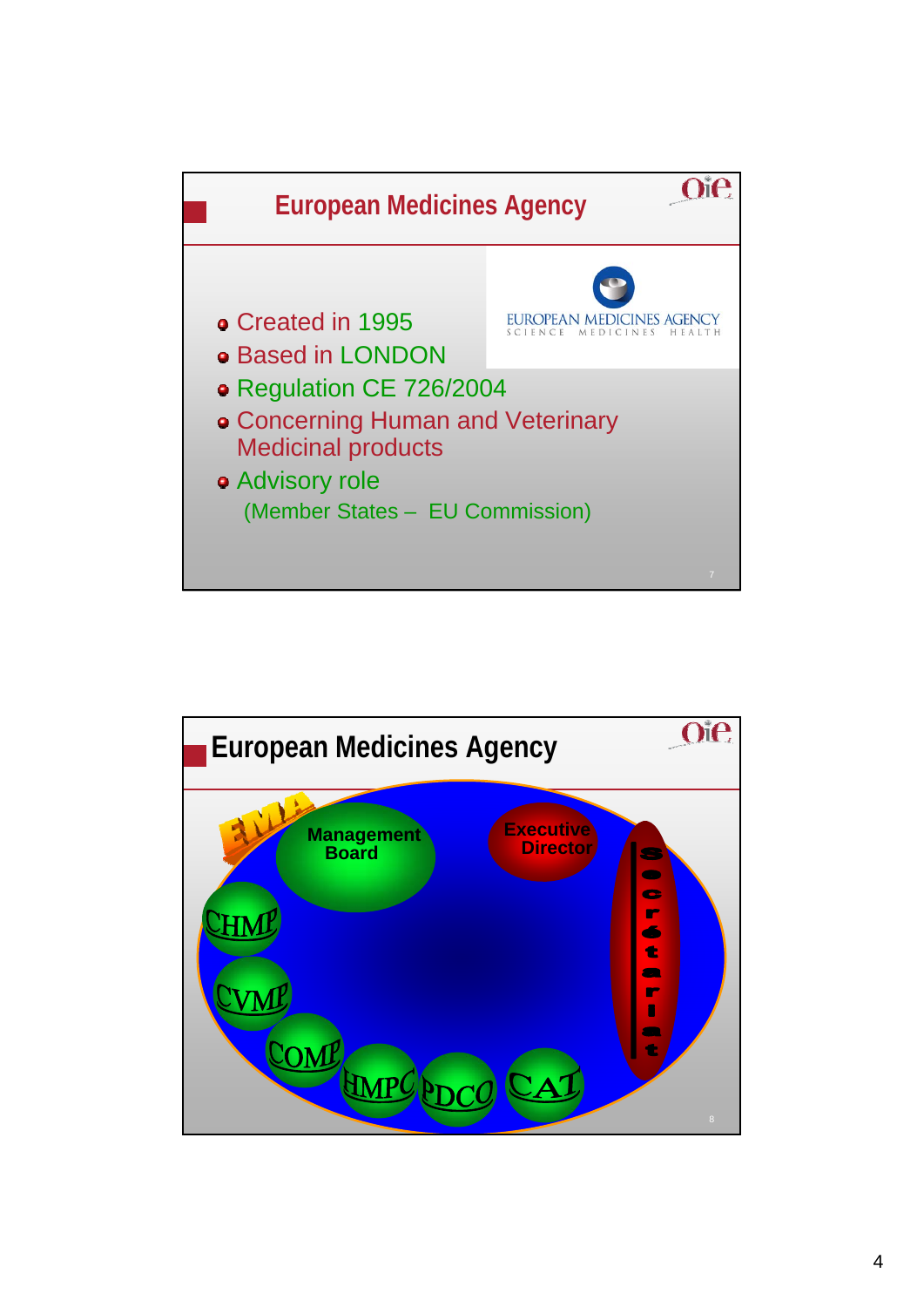

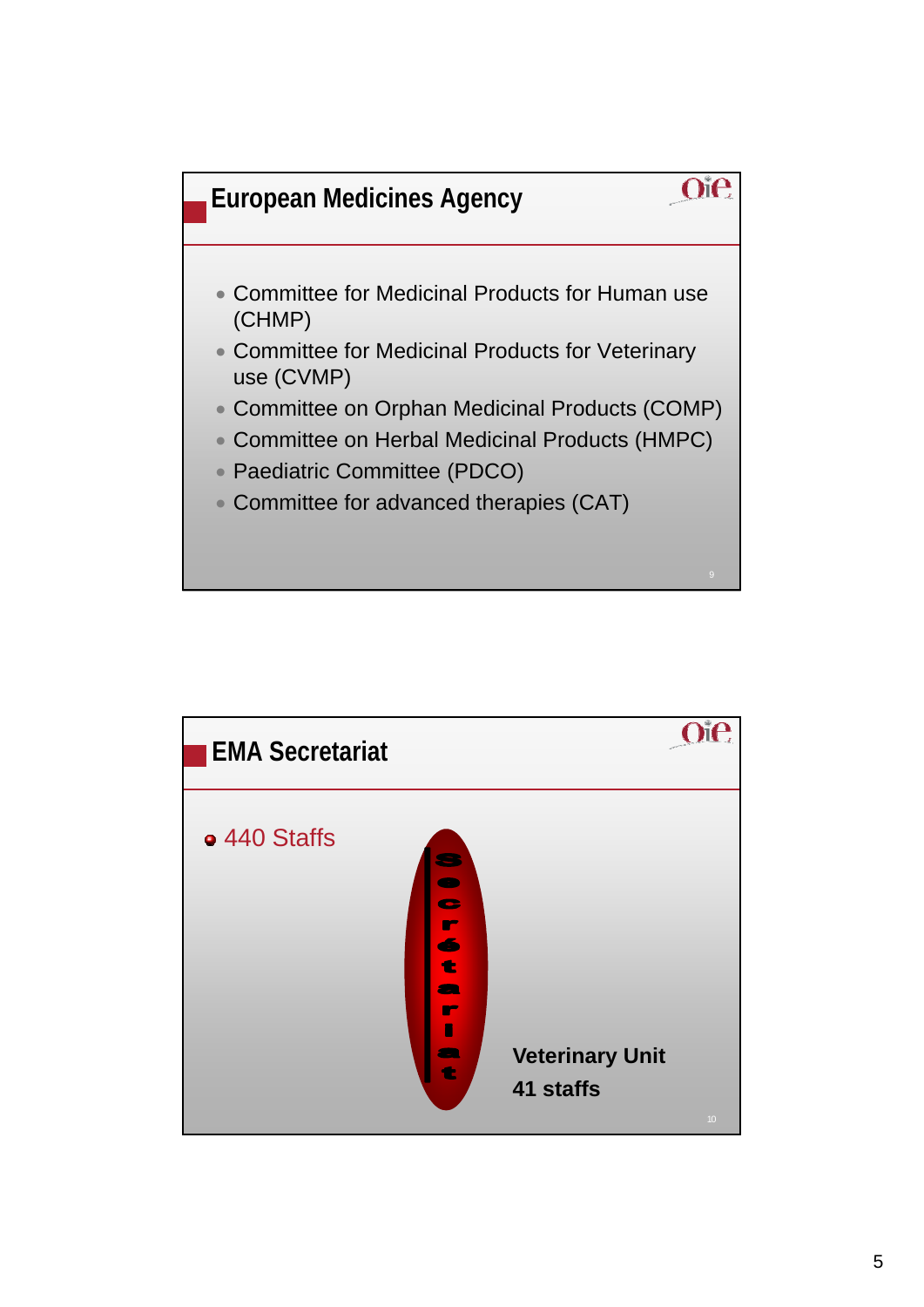

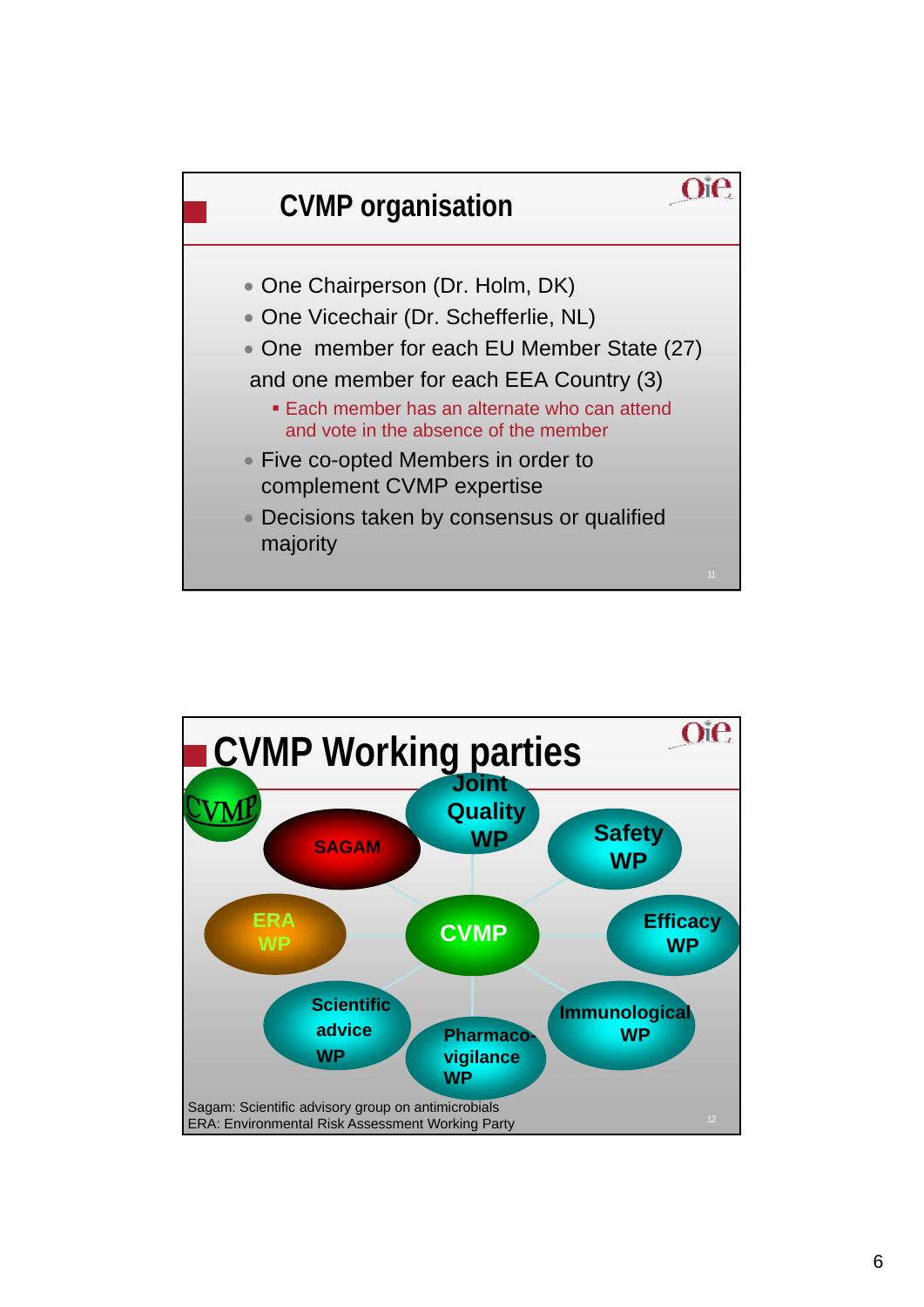

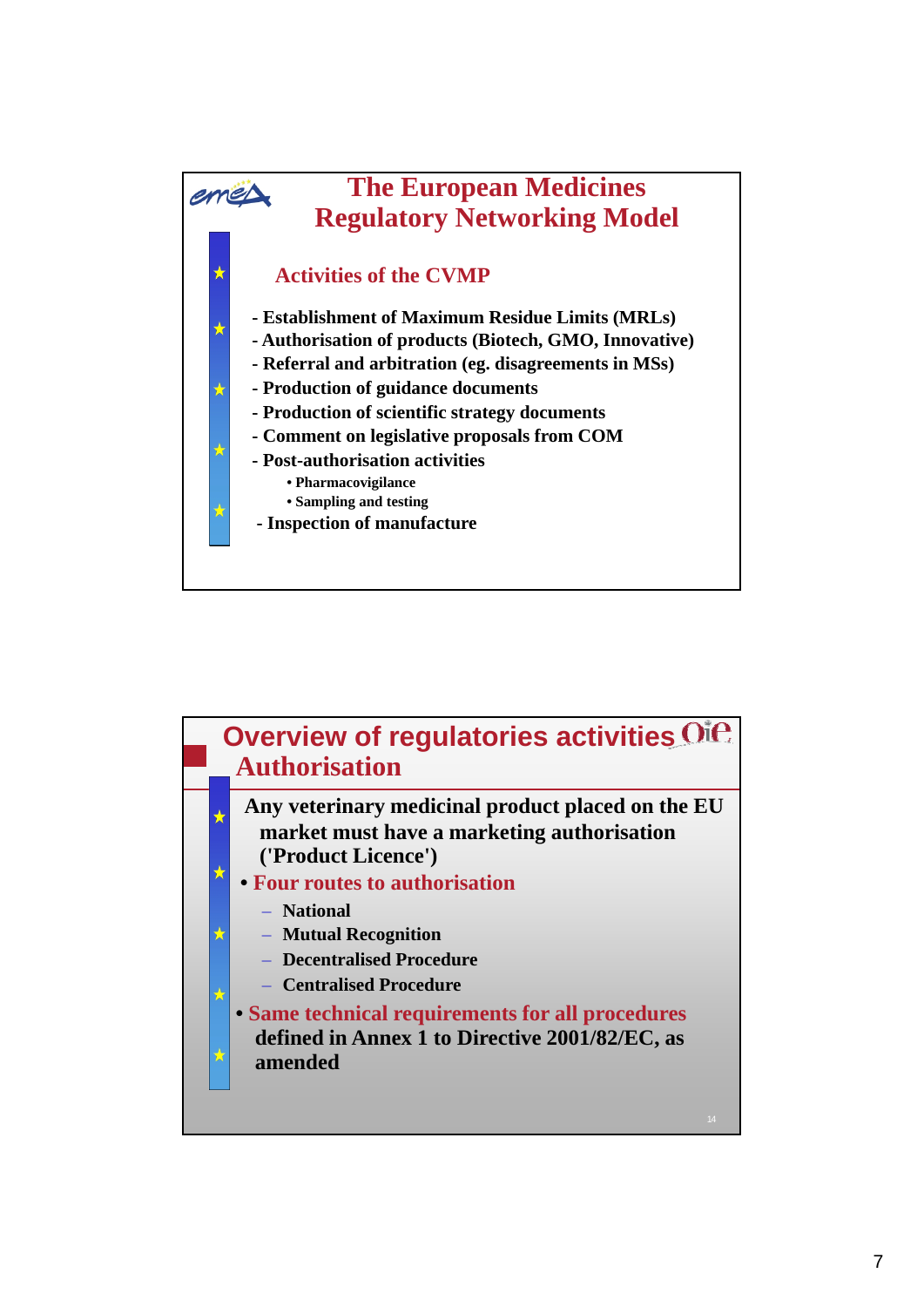|  | Type of<br><b>Authorisation</b>        | <b>National</b>                                | Mutual<br><b>Recognition</b>                                     | <b>Decentralised</b>                                             | <b>Centralised</b>                                    |
|--|----------------------------------------|------------------------------------------------|------------------------------------------------------------------|------------------------------------------------------------------|-------------------------------------------------------|
|  | <b>Issued by</b>                       | National Authority                             | National Authority<br>through CMD <sub>v</sub>                   | <b>National Authority</b><br>through CMD <sub>v</sub>            | European<br>Commission<br>through<br><b>EMEA/CVMP</b> |
|  | <b>Validity</b>                        | <b>One</b> Member<br>State                     | <b>Several Member</b><br><b>States</b>                           | <b>Several Member</b><br><b>States</b>                           | <b>All Member States</b>                              |
|  | <b>Legal Base</b>                      | <b>Directive</b><br>2001/82/EC                 | <b>Directive</b><br>2001/82/EC                                   | <b>Directive</b><br>2001/82/EC                                   | Regulation<br>726/2004                                |
|  | Time to<br>authorisation<br>(standard) | 210 days                                       | 210 days                                                         | 210 days                                                         | 210 days                                              |
|  | Appeal &/or<br>arbitration             | National appeal<br>systems                     | Appeal to CMD <sub>v</sub><br>then arbitration by<br><b>CVMP</b> | Appeal to CMD <sub>v</sub><br>then arbitration by<br><b>CVMP</b> | Re-examination<br>by CVMP                             |
|  | <b>Types of product</b>                | Conventional,<br>novel actives and<br>generics | Conventional.<br>novel actives and<br>generics                   | Conventional,<br>novel actives and<br>generics                   | Novel, biotech,<br>GMO and<br>generics of CAPs        |

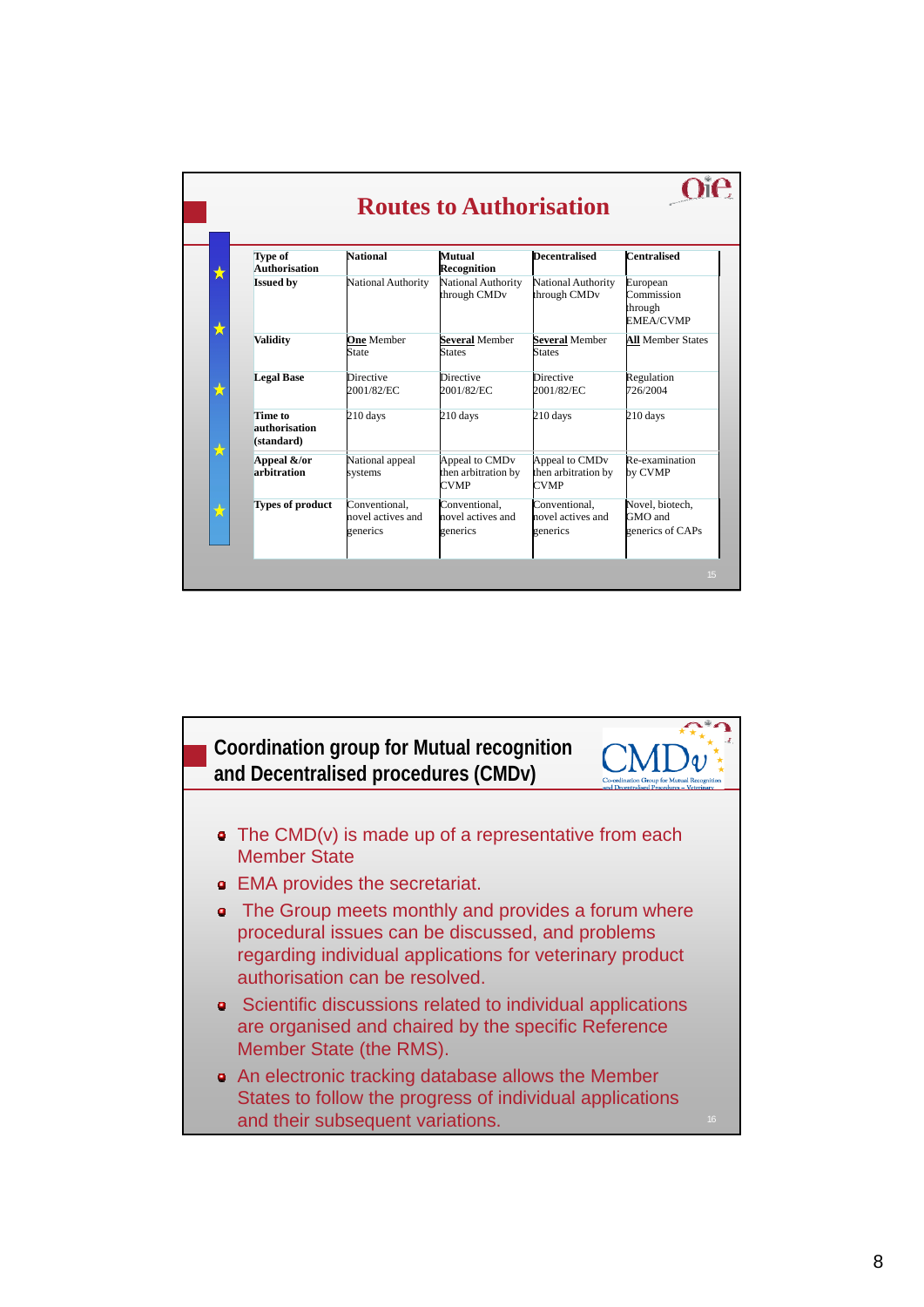